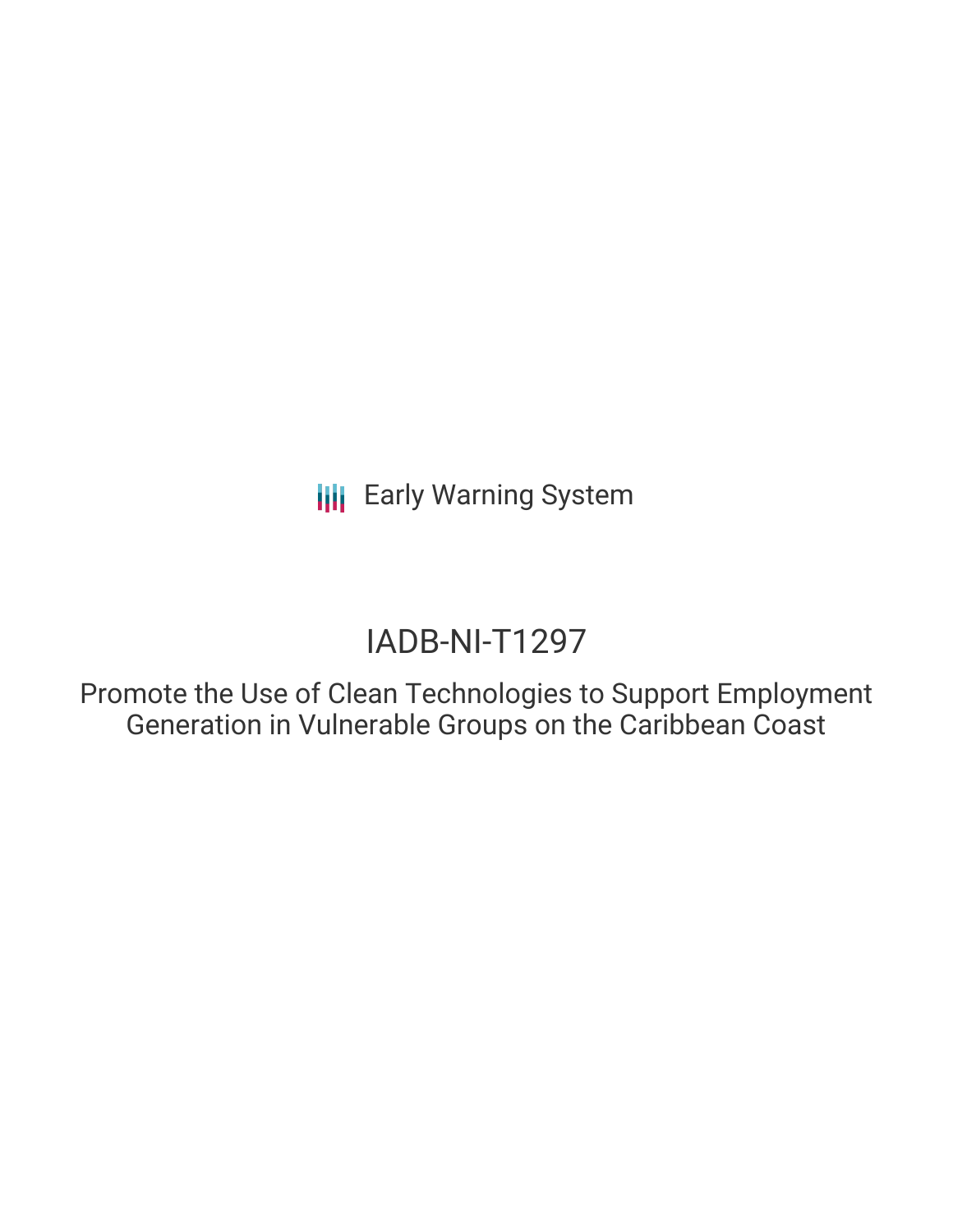

## **Quick Facts**

| <b>Countries</b>               | Nicaragua                              |
|--------------------------------|----------------------------------------|
| <b>Financial Institutions</b>  | Inter-American Development Bank (IADB) |
| <b>Status</b>                  | Approved                               |
| <b>Bank Risk Rating</b>        | U                                      |
| <b>Borrower</b>                | Government of Nicaragua                |
| <b>Sectors</b>                 | Energy, Technical Cooperation          |
| <b>Investment Type(s)</b>      | Advisory Services, Grant               |
| <b>Investment Amount (USD)</b> | $$0.28$ million                        |
| <b>Project Cost (USD)</b>      | $$0.28$ million                        |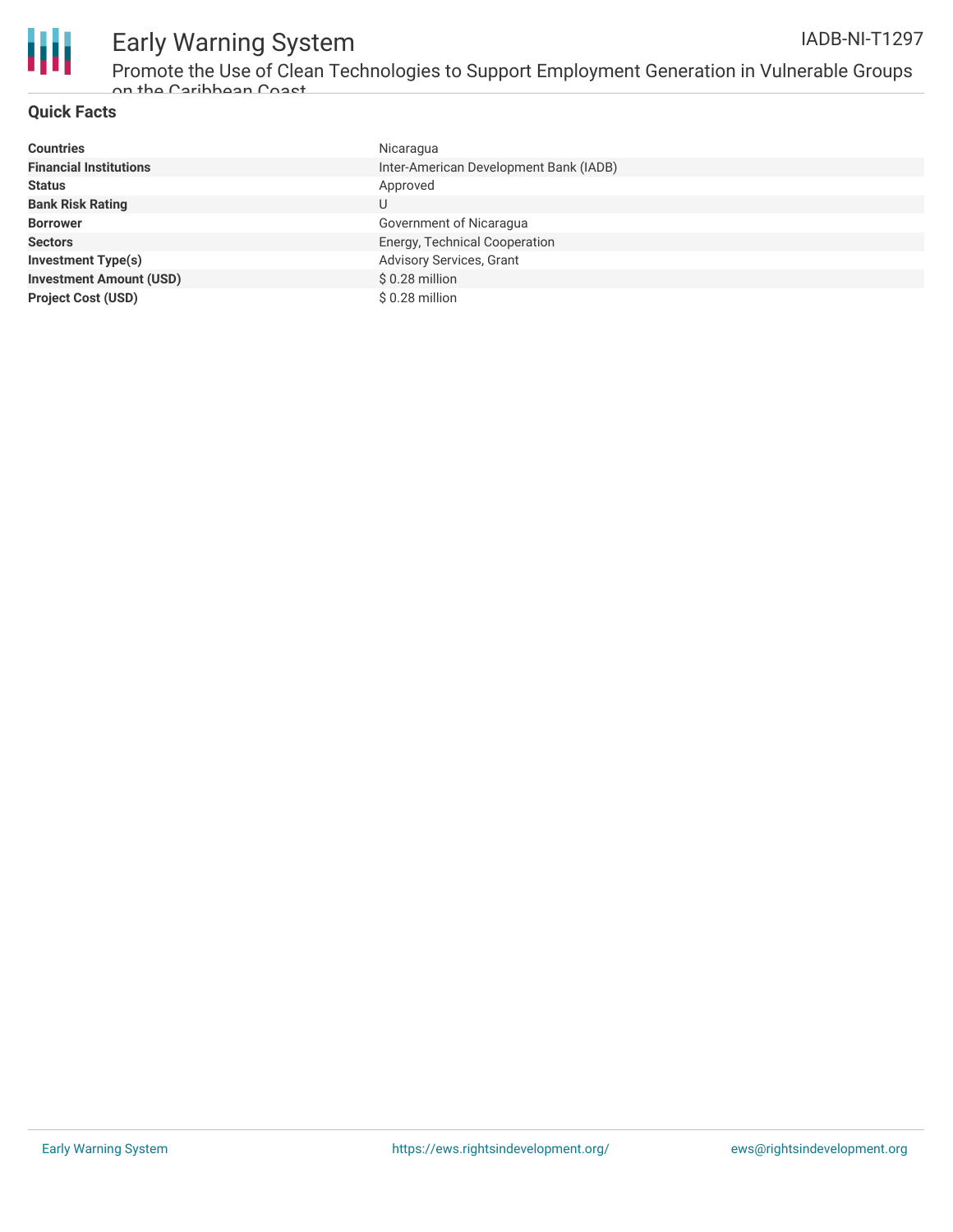

### **Project Description**

Socio-economic empowerment of women and young people on the Caribbean Coast, in sustainable energy programs and efficient use of energy through comprehensive actions to promote local community development.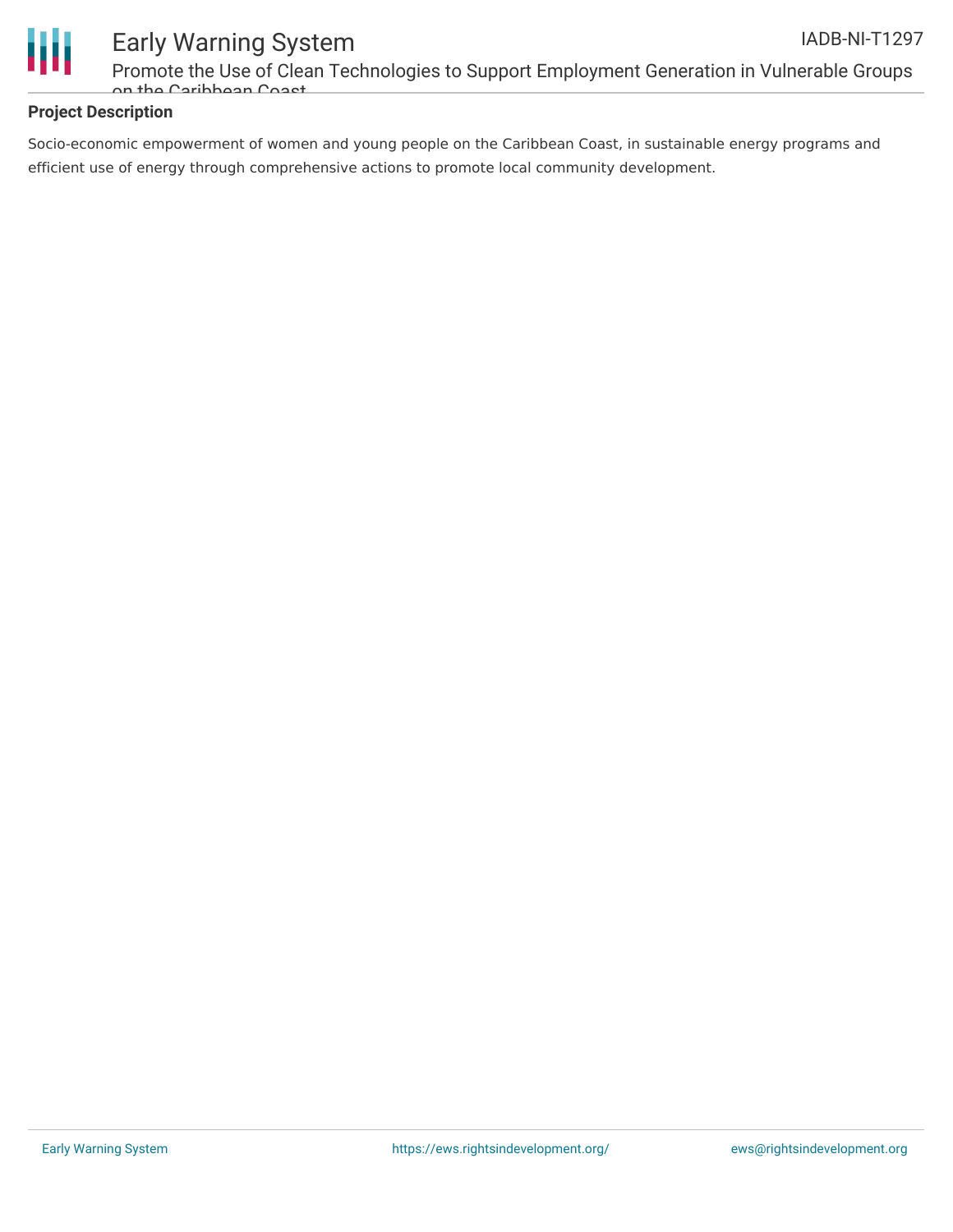

# Early Warning System

Promote the Use of Clean Technologies to Support Employment Generation in Vulnerable Groups on the Caribbean Coast

### **Investment Description**

• Inter-American Development Bank (IADB)